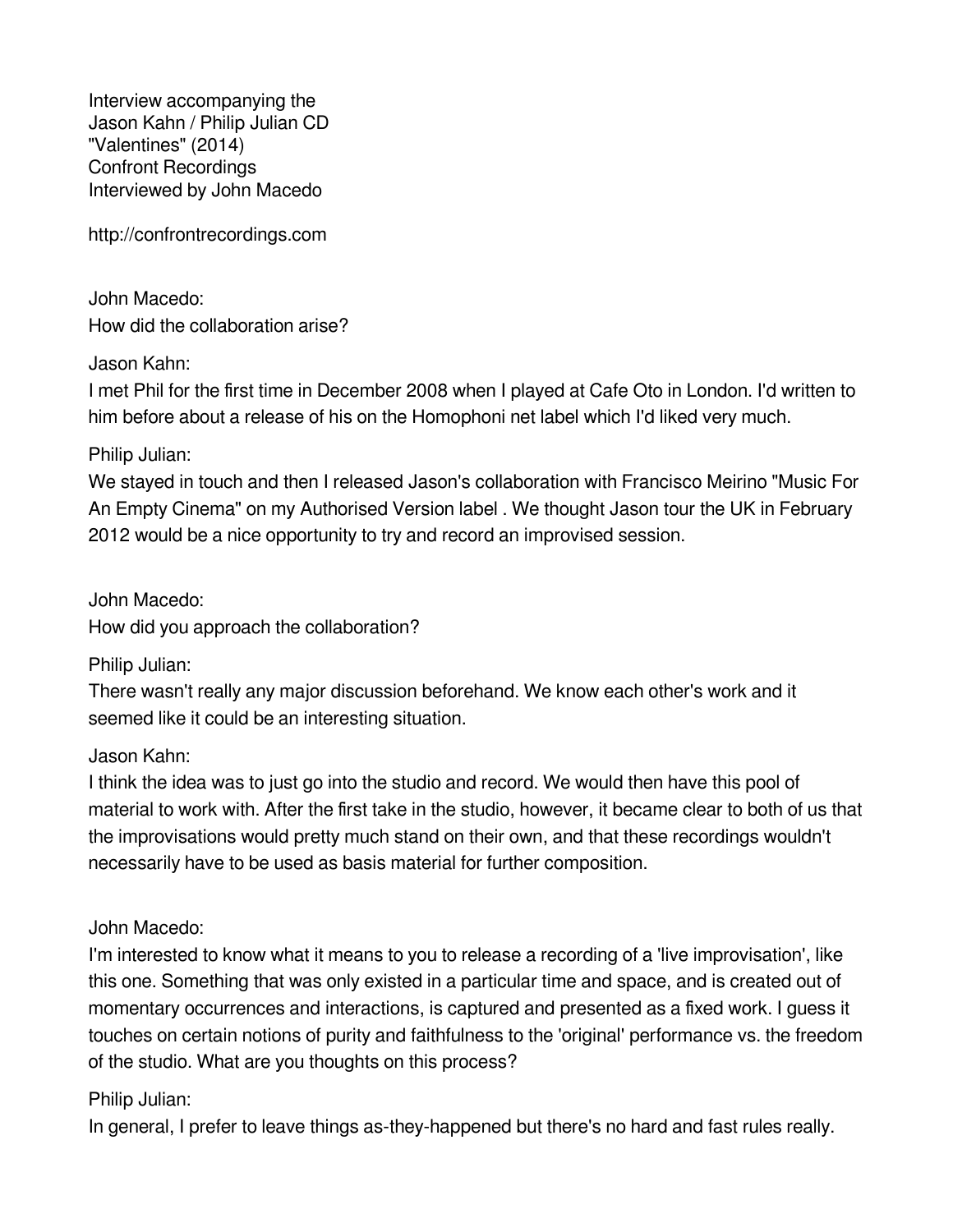There is a theory that releasing improvised works is rather pointless as they only truly exist inthe-moment but I'm interested in documentation, particularly of situations containing unique events.

#### Jason Kahn:

The documentation of a "live" improvisation—music performed spontaneously before an audience—is an object: a representation of an event. It is in no means meant to be a way of replacing the actual experience of having been witness to this event. For me the whole component of space is so important to a musical event—and this is totally divorced from the fixed work. I'm not saying one is better than the other, only that they are fundamentally different in nature, and the idea of being "faithful" is a bit misguided, in my opinion. As soon as you record this performance you are being "unfaithful," for the only way to experience this event was to be there—anything else is an abstraction. I do find it especially interesting to have experienced a musical performance in person and then to re- experience it later in the form of a recording. I'm fascinated by the space of memory and how this impinges on the fixed work, and how the fixed work in turn forces us to re- interpret our memories of the event. Or it could even be that the recording has been re- worked in some way, this creates a whole new set of loci to perceive the original performance from. I feel the documentation of a performance is an open system with many different possible outcomes. A puristic approach presents an unnecessary limitation to the many directions a fixed work could go in.

#### John Macedo:

What for both of you are the important aspects of collaboration that you can't achieveperforming or composing solo? Why collaborate at all?

## Philip Julian:

Collaborating with other people forces me to think in a different way. I can fall into little "safe" areas and comfort zones quite quickly if I work solely on my own. Having to work quickly in an improvised context, with or against someone else $\hat{a} \in TM$ s decisions, always forces me into a different way of thinking. I always come away from these situations with a new set of ideas and fresh perspectives.

#### Jason Kahn:

When I play with another person what they are doing inevitably pushes me in other directions than if I were only playing alone. This leads me to new performative and sonic discoveries which I wouldn't have been able to achieve by myself. I also really appreciate the social aspect of collaboration. Music is so much more than just being about sound for me, whether we perform before an audience or together in a studio there is always a social component which steers the music in another direction. On top of all this, in this age of the internet where so many people now seem to collaborate by trading sound files over servers, I feel it is really important to keep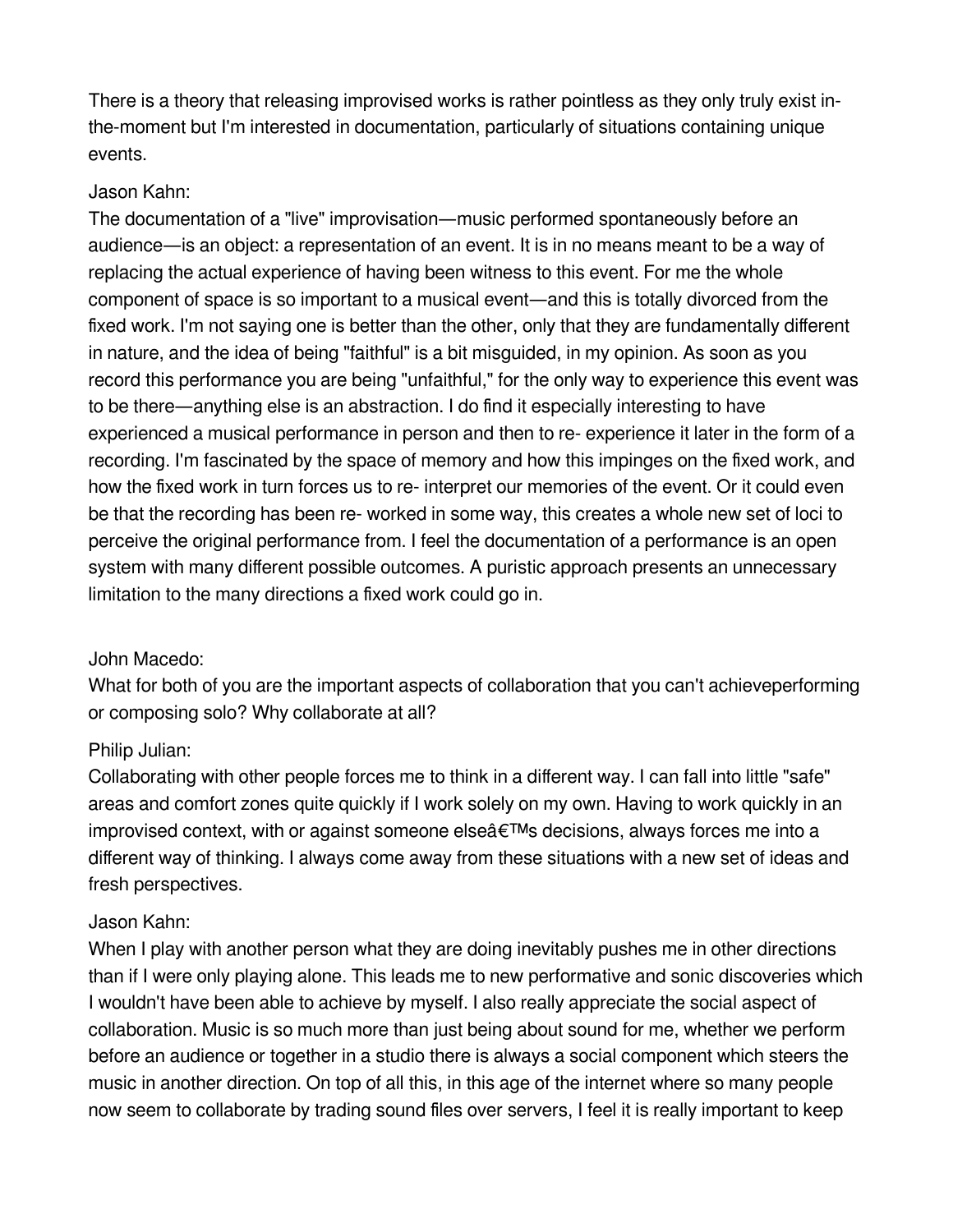face-to-face collaboration alive—taking the effort to meet someone and spend time with them adds a depth to collaboration which for me can't be replaced by other ways of working together. I get asked from time to time about collaborating with people over the internet but this just doesn't interest me at all— the whole social component is missing.

#### John Macedo:

What would you say are both your biggest non-musical influences and inspiration? Certain concepts, ideas, or experiences that made an impact on you?

### Philip Julian:

I've always had an admiration for recordings that manage to sidestep anything remotely connected to traditional musical forms and remain interesting in some way. I think anything that presented a "why not?" or DIY attitude, be it in art, film, music or literature was pretty key early on. Slightly hand in hand with this attitude was the idea of creation via destruction which was a fascinating concept. You're taught early on not to break things as a child, so it comes as a bit of a surprise later that the broken version could well be far more interesting that what you started with.

### Jason Kahn:

In general, I derive a lot of inspiration from environmental sound. I'm interested in observing the aleatory nature of environmental sound events and thinking how I can re- contextualize this in the space of a musical work, be it a composition or collaboration. Sometimes the greatest music I can imagine occurs just outside the door to my house.

## John Macedo:

It's interesting that you mention influence from real world sound events, Jason. Because I feel both your works do touch on that uncanny, ambiguous area between acoustic sound and electronic sound. It kind of boils sound down to pure movement and colours. Other composers have mentioned nature as the highest influence (Cage, Messiaen, Ligeti etc) of art etc. Why do you think this is?

## Philip Julian:

I think if you're involved in the creation of music or sound in some way that you perhaps start to listen to things differently, and the sheer wealth of detail and the complex structures present in "everyday sounds" can't help but act as an influence. I'd be slightly sceptical of anyone who said it wasn't present in their work in some way.

## Jason Kahn:

What I've noticed over the years is that a musical practice can really sensitize one to sound in general—so much so that when I leave the house I am hearing everything in a"musical" manner. Which means for me, I'm imparting some kind of musical order, if only on a very meta-level, to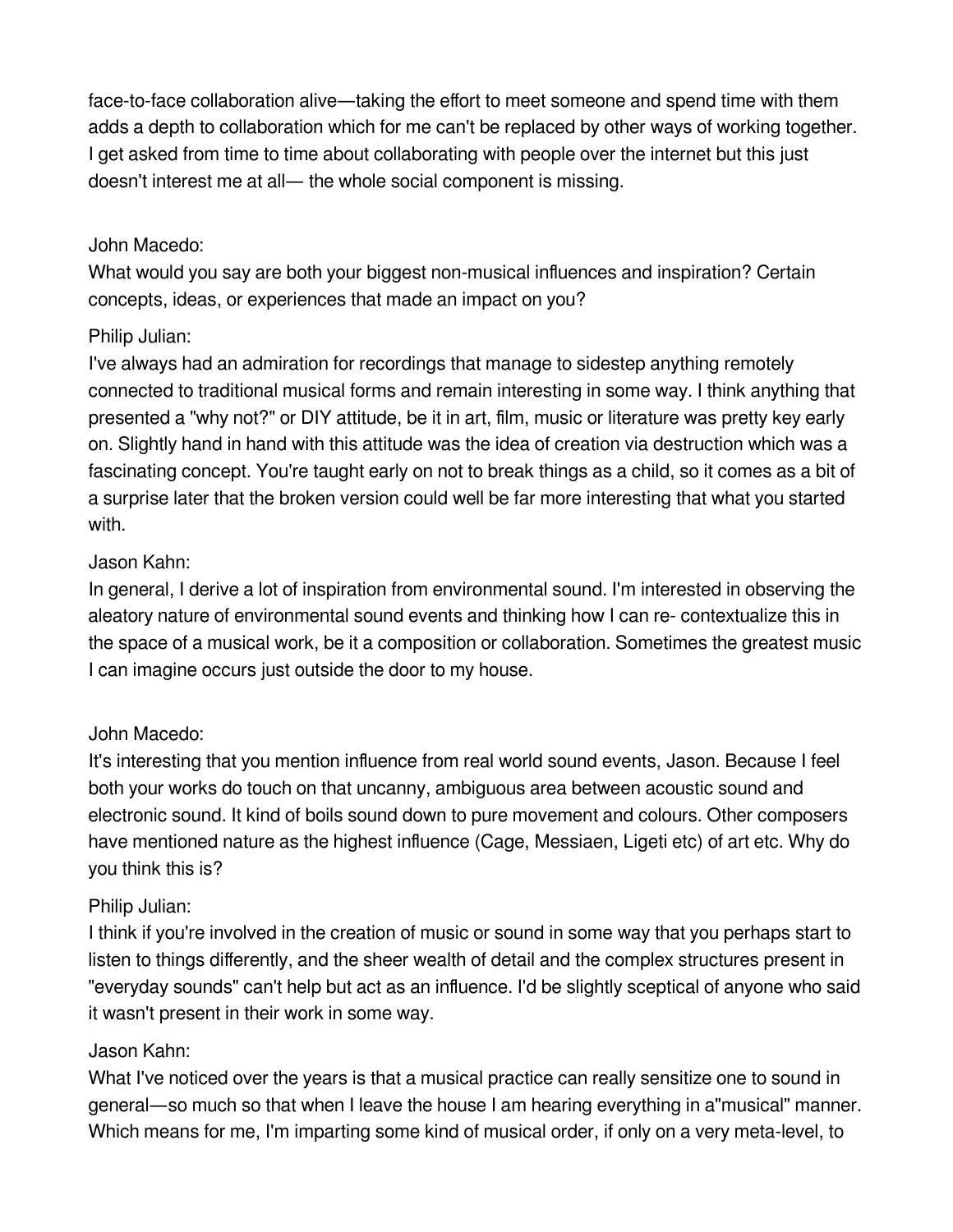seemingly random sound events in the environment. Perhaps without all my musical training and listening and thinking about sound and music these environmental sounds wouldn't sound "musical" to me at all. But after all these years, I can't imagine how I would perceive these sounds otherwise. I think that at this point I am always literally hearing "music," wherever I go.

## Philip Julian:

The other thing to mention here is architecture and naturally occurring structures. I often find that a particularly interesting or unusual building can act as a starting point or a kind of physical score for a piece of music... it's shape, size in relation to its surroundings, the construction details or lack of and so on can all be recontextualised for a piece of music.

## John Macedo:

I'd like to talk to you about improvisation, as it's an important part of both of your creative processes. The act of free improvisation is a chaotic system of sorts. There can be feedback between the players that is sensitive and can go in any direction. I think this chaos or nonlinearity is evident on multiple levels of each of yours work and in this collaboration. What interests you about the performance dynamic of improvisation?

# Jason Kahn:

I think the intuitive aspect of improvisation is one of its components which interests me most the unspoken formation of a piece of music. And my hope is to be surprised  $\hat{a} \in \hat{\mathcal{F}}$  whether pleased or irritated—by the process. I'm especially glad when the process puts me in a situation which I find difficult to navigate in, where I have to create a way into the music happening. If the musical dialogue becomes too easy I tend to miss some of the rigor involved in moving between the different layers of material involved: sound, perception of the these sounds and their exchange, the social component of collaborating with another person(s), the relationship to my instrument, etc—just to name a few.

# Philip Julian:

For me, it's the subtleties of the exchange and the fact that rarely are two situations the same. The most rewarding for me are where the players treat each situation on its own merits. I've played with people who seemingly have a very fixed mindset - "I never do this, or I always do this". The best situations are always a free exchange of some sort. It doesn't have to be comfortable; it can be combative but it needs to be in the moment, based on events rather than trying to fit into someone else's fixed/closed system.

# John Macedo:

Chaotic dynamics and feedback is also present in the way you patch your modular synthesizers. The synthesizers kind of develop an autonomy and mind of their own. What interests you about working with electronics in this way? How important is this uncertainty or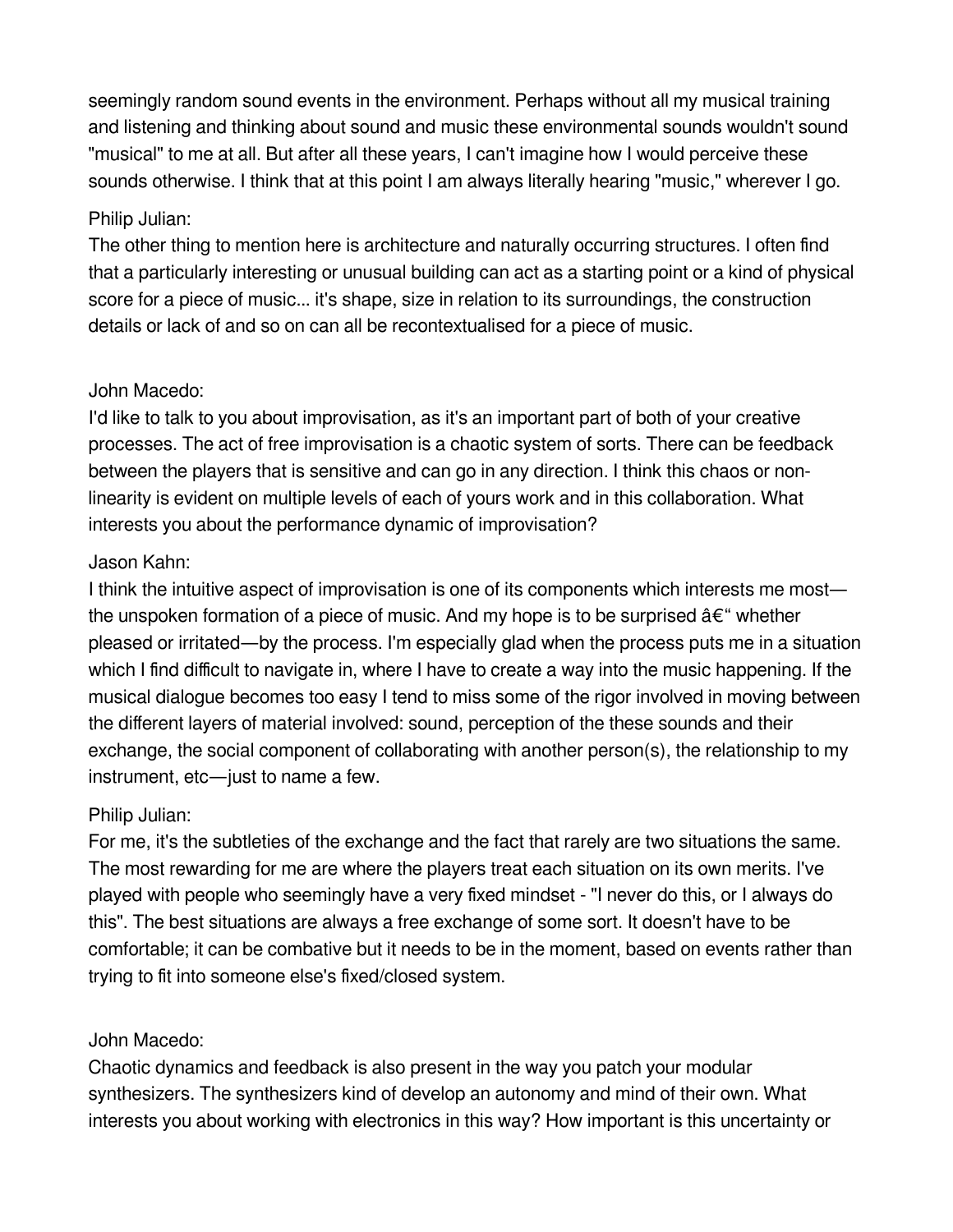lack of control to you as performers?

## Jason Kahn:

By emphasizing the chaotic in my instrumentation I'm able to add another layer of unpredictability to the process of improvising. This random factor can push the work to unexpected turns and place the players in a position of instability where they have to rely less on learned procedures and techniques and find new ways to navigate a situation which will not always react according to intuitive or conscious attempts to form the music.

# Philip Julian:

Using the synthesiser as a completely interlinked system, rather than an A-to-B set of connected parts, each with one purpose, opens up a completely new set of sounds and ways of controlling them (or not). You have to accept a certain percentage lack of control. In this way, I always think of it as adding another player. So, an instrument that answersback occasionally and can throw you into some unexpected areas. It goes some way towards forcing you to accept that there are no inherently "bad" sounds, it's what you do with them once they've arisen that counts.

# Jason Kahn:

Without adding this extra level of uncertainty I often find the music can slip into a "comfort zone", where perhaps the performers concentrate too much on making "good music" (i.e., a musical outcome which on the surface might satisfy standard expectations from listeners in terms of form, dialog, excitement, tension, etc) as opposed to focusing on the practice of working together through a process which is constantly shifting and where the very act of Improvising is actual material of this exchange—not the sound, which I feel is just one of many means of investigating the act of improvisation.

# John Macedo:

You both mentioned 'good' and 'bad' sounds/music (in inverted commas), I'm always interested in hearing where artists' rules of good/bad or right/wrong lie. For example, a classically trained musicians' rules are going to be very different to free improvisers'. I guess it touches on one's own creative belief system, prejudices, and notions of perfection, failure, expectation, acceptance etc. How do you feel about this kind of binary thinking when it comes to your own practice and music/art in general?

# Jason Kahn:

I find it difficult to think in these terms, unless I'm feeling really lazy and don't want to take the trouble to express myself in a more rigorous fashion! Words are just place holders for multiple meanings, and the more meanings a word might have then the less valuable it becomes in actually conveying any information—in communication theory parlance: no signal, lots of noise. So, "bad," as opposed to what? This just doesn't mean anything, in my opinion. As soon as we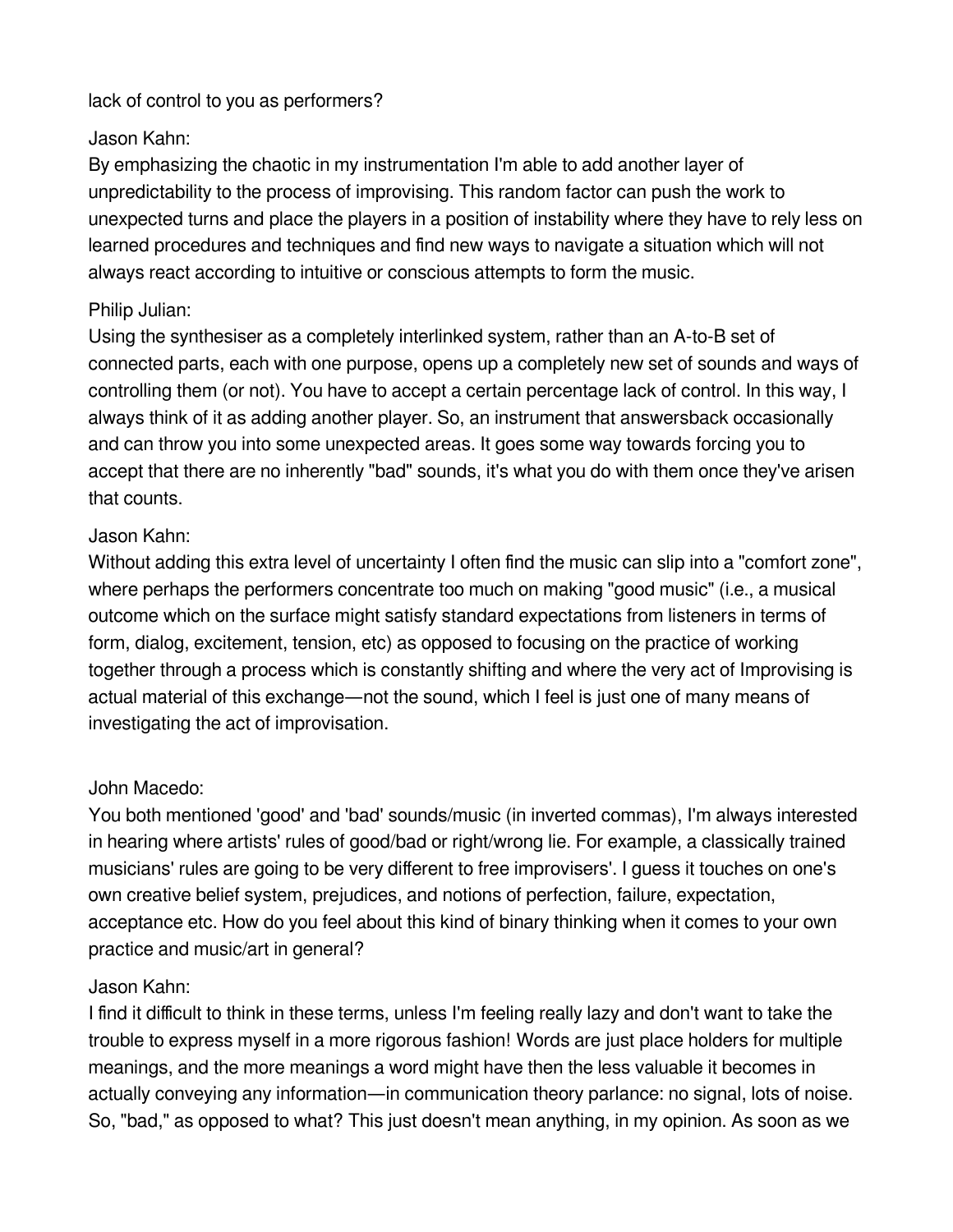pull words like this out of the hat we should be ready to do a lot of explaining—perhaps much more than if we had started with a sensible attempt to say what we meant in the first place! In the question above I answer with a reference to "good music", but only in the context of what many people—according to my experience as a musician—might regard as "good music." I don't ascribe to this definition, of course.

### Philip Julian:

For me, it differs depending on the context; for example within improvisation and specifically where you're working with a chaotic or unstable system you have to accept that some sounds that you would remove from a composition could well be present. Therefore it becomes necessary to understand the system well enough to be able to remodel continuously and make an instinctively "bad sound" interesting in some way. There are no rules to this and it rather falls to a personal intuitive grasp of the material and what sits well at a given moment. This is not to say that binary thinking in a musical context can never work, but I think it suits naturally with composition rather than improvisation.

## John Macedo:

What role for both of you does the audience or listener play in a performance of improvised music?

### Philip Julian:

It sounds a bit of a cliché but I don't tend to give too much thought to audience experience. It's nigh on impossible with improvisation anyway; no guarantees of a successful outcome for performer or audience. Hopefully the process is interesting for all concerned. When it works, it's unique and exhilarating but it's a pretty fragile situation all in all.

## Jason Kahn:

Like Phil, I guess that I'm not actively trying to create any experience for listeners—I'm more concentrating on the challenges at hand by working with another person in the context of an unstable system, and my hopes are that by being witness to this exchange listeners will also experience the surprise (or boredom, or whatever arises) of the musicians. In fact, the listeners are participating in this as well: without their presence the music could not unfold as it does. Their presence lends a completely different energy to the situation and puts the performers in a different space than if they were playing privately somewhere. I sense the presence of the other players and of the audience. I feel the energy in the room—be it that of expectation, disinterest, hostility, etc. I feel the music simultaneously being guided by my actions and re-actions but also being torn from my grip by factors beyond my control: how the other player reacts, how the acoutsical space reacts, how the audience reacts, how the unpredictability of my own instrumentation inserts its presence in the proceedings.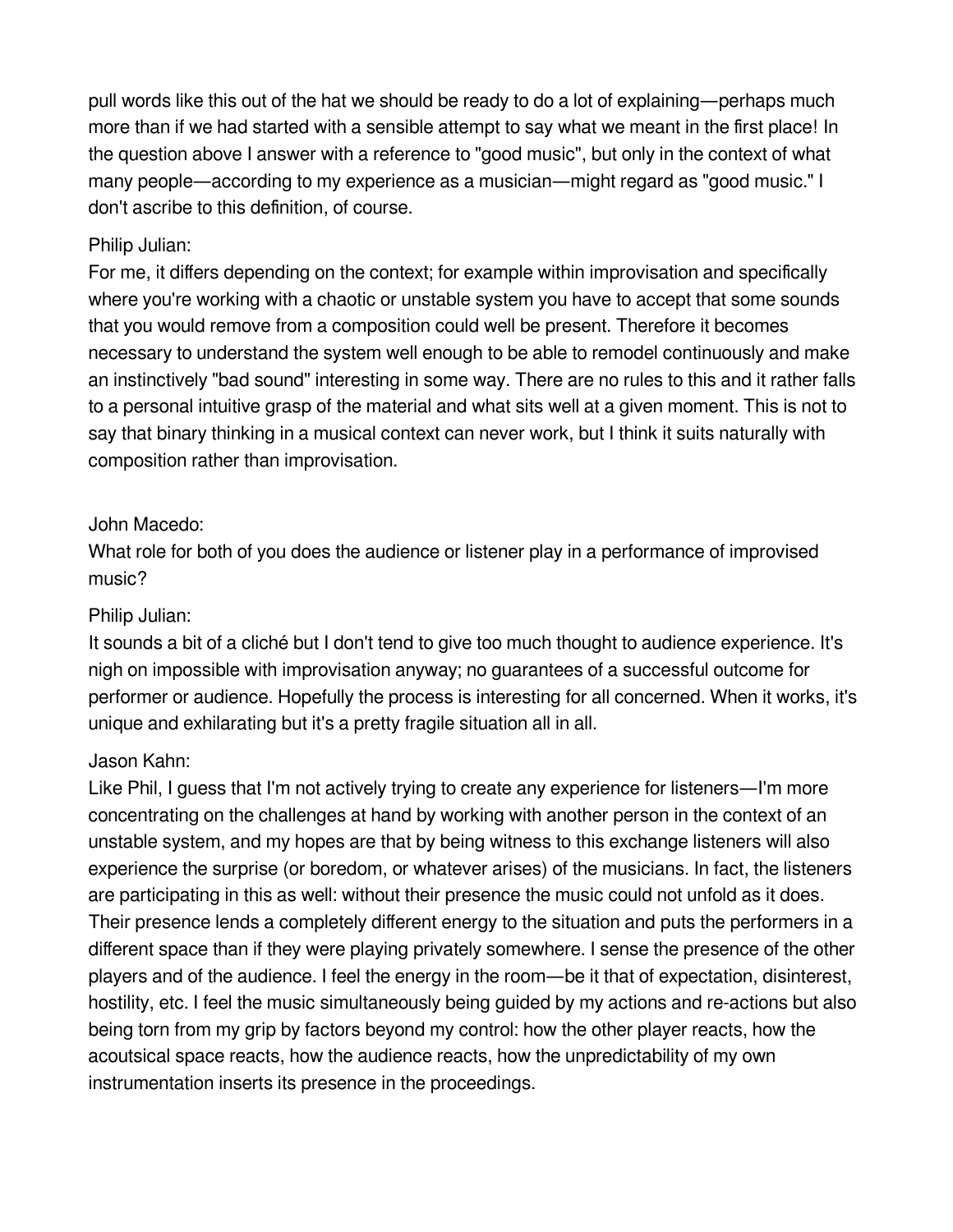### John Macedo:

Both of you perform live and compose studio works. Is there a relationship between your recorded work and live work? What is the interplay between these two mediums for you?

#### Jason Kahn:

For me, there is always an overlap in practically all my creative practices, be it writing, composing, performing, installations or graphical design. Often playing live creates a situation where I can discover new sounds, new playing strategies, new ways of listening. And I take these experiences with me when I sit down to compose a new piece, be this on paper or on computer. The live experience directly informs any other work I do. Likewise, composing thinking about forms and structures, the placement of sounds, etc—will allow me to approach an improvisation in a more rigorous way. Before I even start to perform I've already worked through many considerations pertaining to composition which I might also—either consciously or intuitively—apply to a spontaneous piece of music.

## Philip Julian:

I went for quite a few years working on composed pieces in a fairly tightly controlled way. Lots of edits and small sections combined to make a final piece. These days, I don't find this a particularly satisfying way to work. I need to be able to work more quickly in order to keep the results fresh and interesting... Some of the earlier work has most of any spontaneity edited out of it. So there's much more of a crossover now between improvised and composed works than a few years ago. I prefer to work with a small number of improvised takes which can then be left as-is or edited into a a longer piece.

## John Macedo:

In your own works and in this collaboration you seem to strike an interesting balance between freedom and control. What does musical freedom and control mean to both of you?

## Philip Julian:

It represents a fairly difficult balancing act, more often than not. Some situations only really require one or the other and I'd be the first to admit to enjoying (possibly a little too much) the visceral thrills of going hell-for-leather with disregard to "control" as such. Most of the time however, the best results are in finding that balance point between freedom and control.

#### Jason Kahn:

Musical freedom would mean for me being open to whatever happens in a collaboration. When one frees oneself from any preconceived notions or expectations, then the work enters a space where the only walls are our imagination. Prejudice and taboo only serve to inhibit our creative impulses. Control means paradoxically for me "out of control," which is to say moving out of and beyond the notion of control. For we are only in control when we can deal with a situation that slips from our grip, especially as this situation often yields the most interesting results. If I were